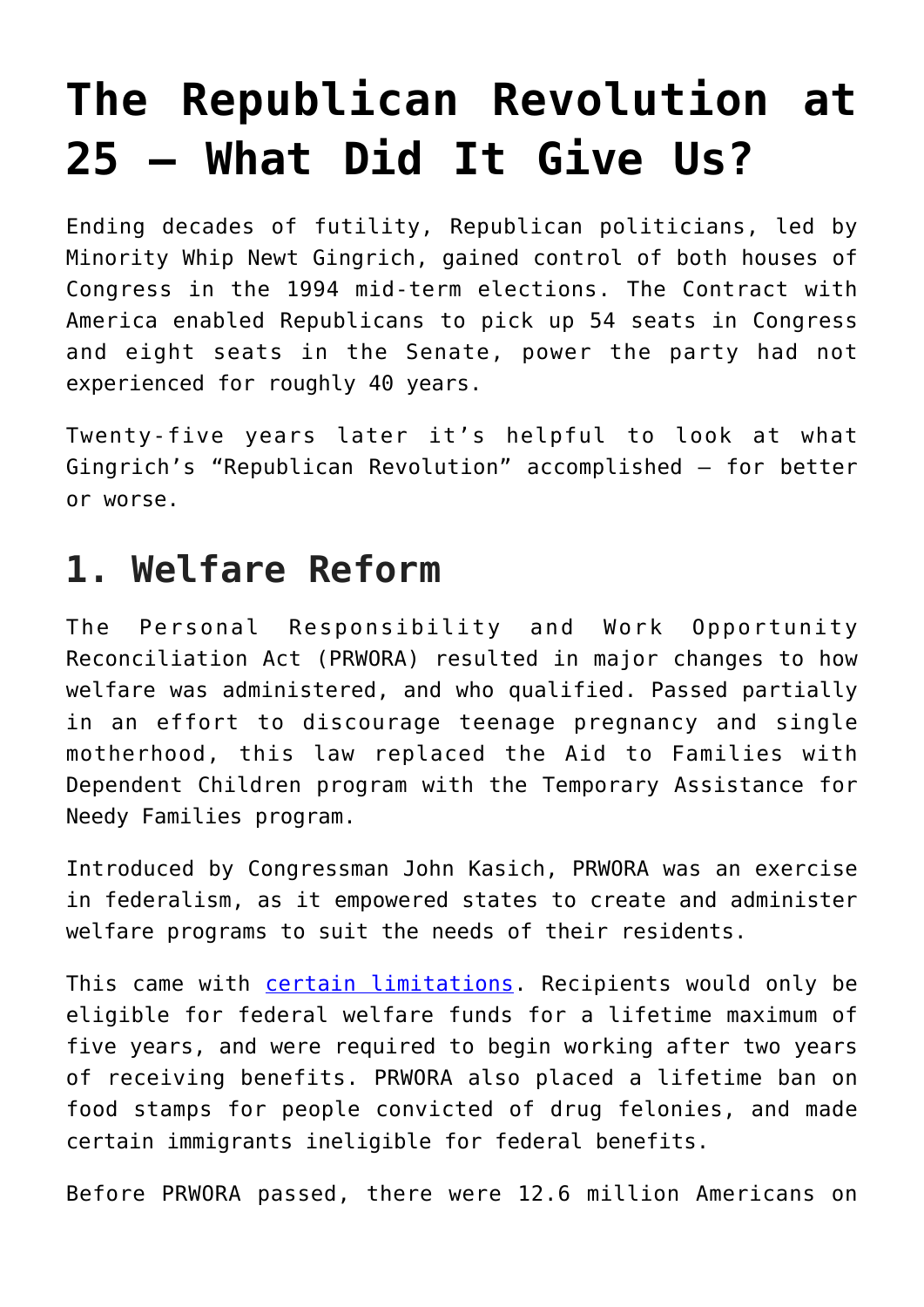welfare. By 2016, that number [dropped to 2.8 million](https://www.forbes.com/sites/realspin/2016/08/22/twenty-years-later-welfare-reform-remains-wildly-successful-and-oddly-controversial/#c6e362273908).

## **2. Balanced Budgets**

What might be considered a miracle today happened for [four](https://www.concordcoalition.org/blog-post/looking-back-20-years-1997-balanced-budget-agreement) [consecutive years](https://www.concordcoalition.org/blog-post/looking-back-20-years-1997-balanced-budget-agreement) in the late 1990s and early 2000s: balanced budgets.

The bill was more successful than even Gingrich might have imagined. The Republican controlled House and Senate worked with President Clinton, achieving financial balance in the 1998 budget. Three more years of balanced budgets followed. Sadly, not a whiff of such financial responsibility has surfaced in Washington since.

### **3. No Balanced Budget Amendment**

A key promise of the Contract with America was to pass a requirement that the federal government operate on a balanced budget. Although Congress was able to successfully negotiate balanced budgets for a time, they fell just shy of passing a constitutional amendment to require the continuation of this responsibility.

Senator Mark Hatfield of Oregon was the [lone Republican](https://www.rollcall.com/news/hatfield_remembered_for_vote_against_amendment-208068-1.html) to vote against sending a Balanced Budget Amendment off to the states for approval, causing the motion to fail by that single vote. We might live in a very different fiscal landscape if he'd toed the party line on this vote.

#### **4. Line Item Veto**

The Line Item Veto Act was an attempt to cede enormous power to the presidency. Forty-four states have some form of lineitem veto, but the executive of the U.S. has no such power.

Senator Bob Dole (R-KS) introduced the Line Item Veto Act on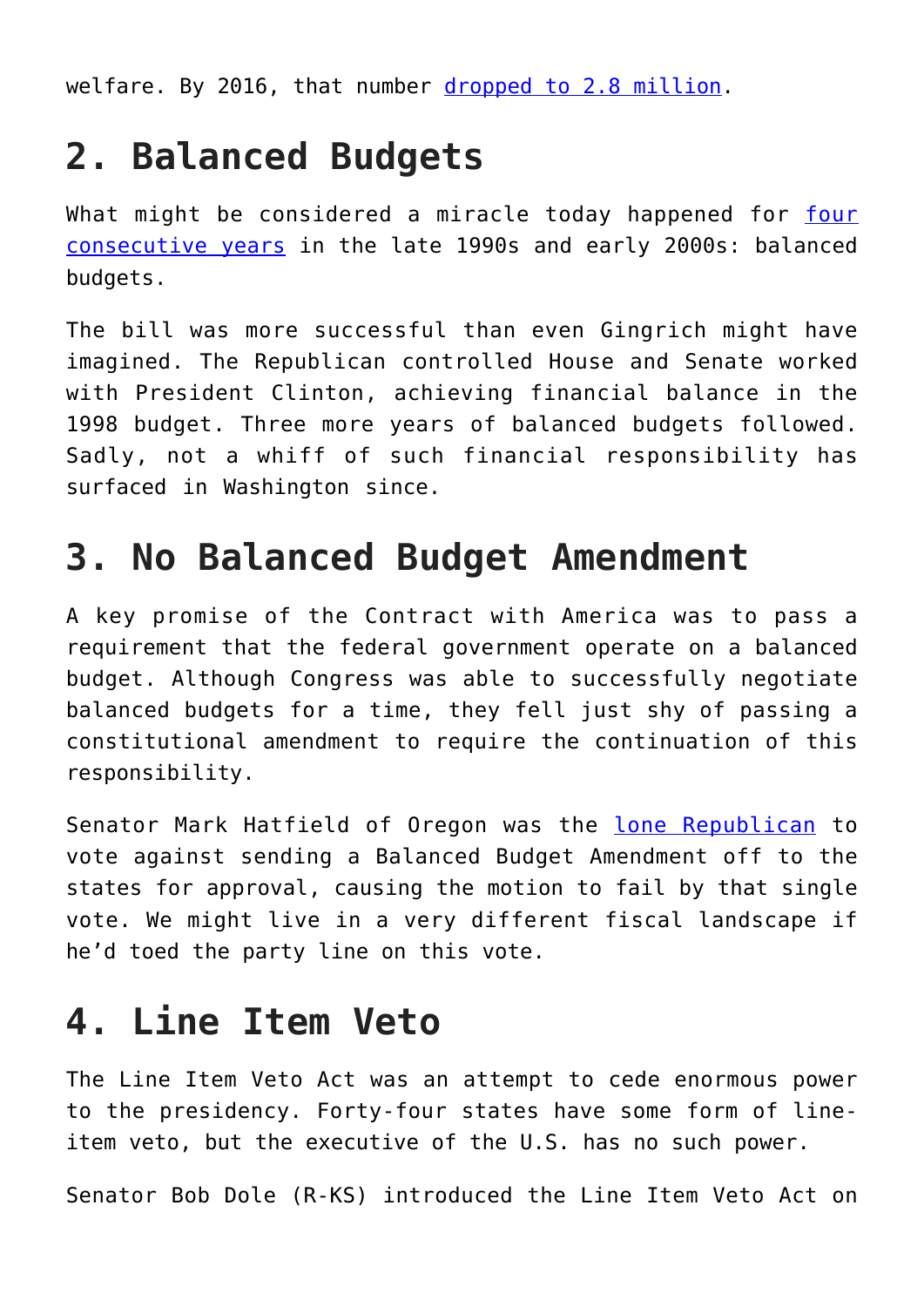the first day of the  $104<sup>th</sup>$  session. President Bill Clinton signed the bill into law on April 9, 1996 and [quickly put](https://www.latimes.com/archives/la-xpm-1997-aug-12-mn-21791-story.html) the line-item veto [to work](https://www.cnn.com/ALLPOLITICS/1997/10/06/line.item/).

Some of those line-item vetoes provided the basis for several lawsuits which resulted in the Supreme Court finding the Line Item Veto Act to be an unconstitutional [violation of the](https://supreme.justia.com/cases/federal/us/524/417/) [Presentment Clause](https://supreme.justia.com/cases/federal/us/524/417/) of Article I.

If the bill had survived, it could have given sweeping powers such as those held by the [governor of Wisconsin.](https://docs.legis.wisconsin.gov/misc/lrb/reading_the_constitution/reading_the_constitution_4_1.pdf) There, appropriations and meanings of bills can be changed dramatically by the deletion of sentences, paragraphs, words, or even single digits.

## **5. Banking Deregulation**

The Financial Services Modernization Act of 1999, popularly known as the Gramm-Leach-Bliley Act (GLBA) after its sponsors, engaged in massive deregulation of the banking industry.

In practice, GLBA removed barriers that for more than 60 years had prohibited banking companies, securities companies, and insurance companies from acting as any combination of investment bank, commercial bank, and insurance company. This legalized such mergers, eventually resulting in the creation of the *infamous* Citigroup.

Congressman John Dingell (D-MI) [presciently warned:](https://www.c-span.org/video/?c41620/user-clip-clip-house-session)

*What we are creating now is a group of institutions which are too big to fail…. Taxpayers are going to be called upon to cure the failures that we're creating tonight, and it's going to cost a lot of money, and it's coming.*

Citigroup would receive hundreds of billions of dollars in direct aid, investment, or generous loans from the federal government as part of the Great Recession.